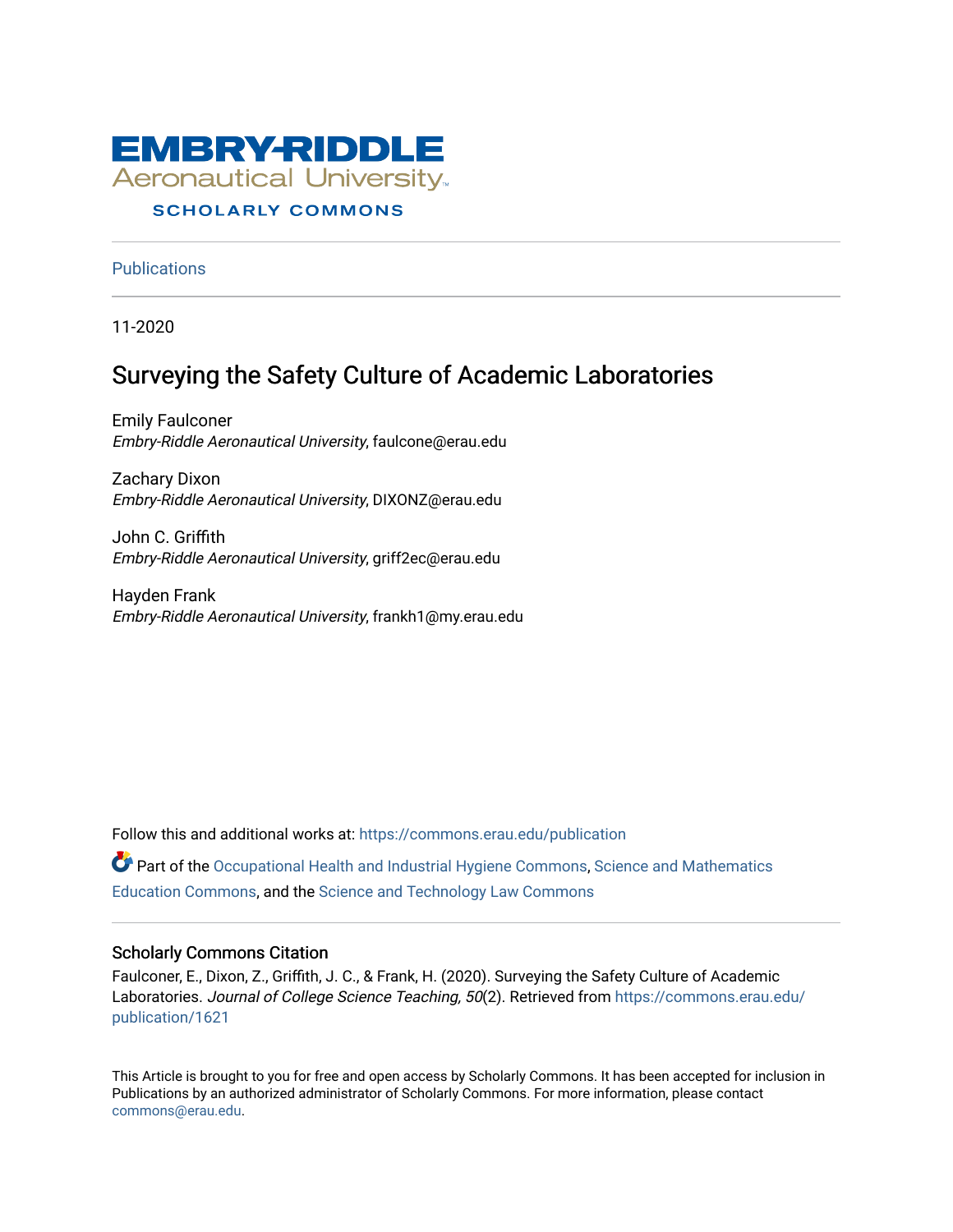*By Emily Faulconer, Zachary Dixon, John C. Griffith, and Hayden Frank*

*The university traditionally has been the foundation for young adults' professional development, yet the proclivity toward safety culture has garnered less focus in higher education than in the workforce. A survey of faculty at a medium-sized, research-active, private institution revealed specific areas of policy noncompliance as well as specific safety attitudes that can be targeted for interventions. Albeit a snapshot view, the survey implies that safety needs better representation in the classroom, teaching laboratories, and research facilities at universities. Safety is not abandoned by any means, and there is a strong presence of safety-oriented individuals, but the data show barriers to safety do exist that need to be addressed. The implications of this smallscale study serve as a foundation for a more comprehensive multiinstitutional study in the future.*

Many universities of-<br>fer laboratory courses<br>in support of science<br>lecture courses. A lab-<br>oratory experience offers the opfer laboratory courses in support of science lecture courses. A labportunity for students to interact with and manipulate instruments and materials in order to explore scientific theories. The National Research Council emphasizes the importance of maintaining student safety in laboratory settings (NRC, 2014). The U.S. Occupational Safety and Health Act (OSHA) governs workplace health and safety. Within this act, safety in a laboratory setting is addressed through the Hazard Communication Standard, the Laboratory Standard, and the General Duty Clause. These standards do not cover public sector workers or nonemployees such as students in a teaching laboratory (Stroud & Roy, 2009), though many states have OSHA-approved state plans that do cover public sector workers. Some states have safety statutes that are applicable to nonemployees such as students in academic labs. While many institutions adopted the Lab Standard for employees and students, it often replaced safety education for students to the detriment of both safety competency and safety ethics (Hill, 2012). Academic laboratory safety programs can benefit from adopting federal and industry safety standards such as those in the OSHA Process Safety Standard and the NIOSH Pocket Guide (Barsan, 2007; Langerman, 2009). Professional organizations also offer key resources, including the American Chemical Society's

report "Creating Safety Cultures in Academic Institutions," the National Research Council's *Prudent Practices in the Laboratory: Handling and Management of Chemical Hazards*, and the National Science Teaching Association's Safety Blog and Safety Issue Papers (Hill, 2012; NRC, 2011; NSTA, 2020).

Despite these guidelines, accidents do happen in higher education teaching and research laboratories. Many accidents are relatively minor. In a 2018 study, the most prevalent category of compensable accidents were cuts, lacerations, and punctures (32%); exposure to blood and body fluids through needle-sticks; animal bites and other mechanisms (25%); and chemical exposures (19%) (Gosavi et al., 2018). However, some lab accidents cause permanent debilitating injuries or are fatal (Carson, 2014; Gibson et al., 2014; Jia, 2016; Kemsley, 2016; Van Noorden, 2011).

Investigations into significant academic laboratory accidents reveal systematic safety failures (ISHN, 2011; Benderly, 2016b). Within the aviation, nuclear, and medical fields, there is abundant safety culture research, but less exploration of safety culture within higher education outside of these fields (Gutierrez et al., 2013; NRC, 2014; Schroder et al., 2016). While safety culture has a variety of definitions (Wiegmann et al., 2004), here we define *safety culture* as one in which all individuals feel responsible for safety, where employees proactively identify unsafe conditions and behaviors and intervene to correct them, and employers place the intrinsic value of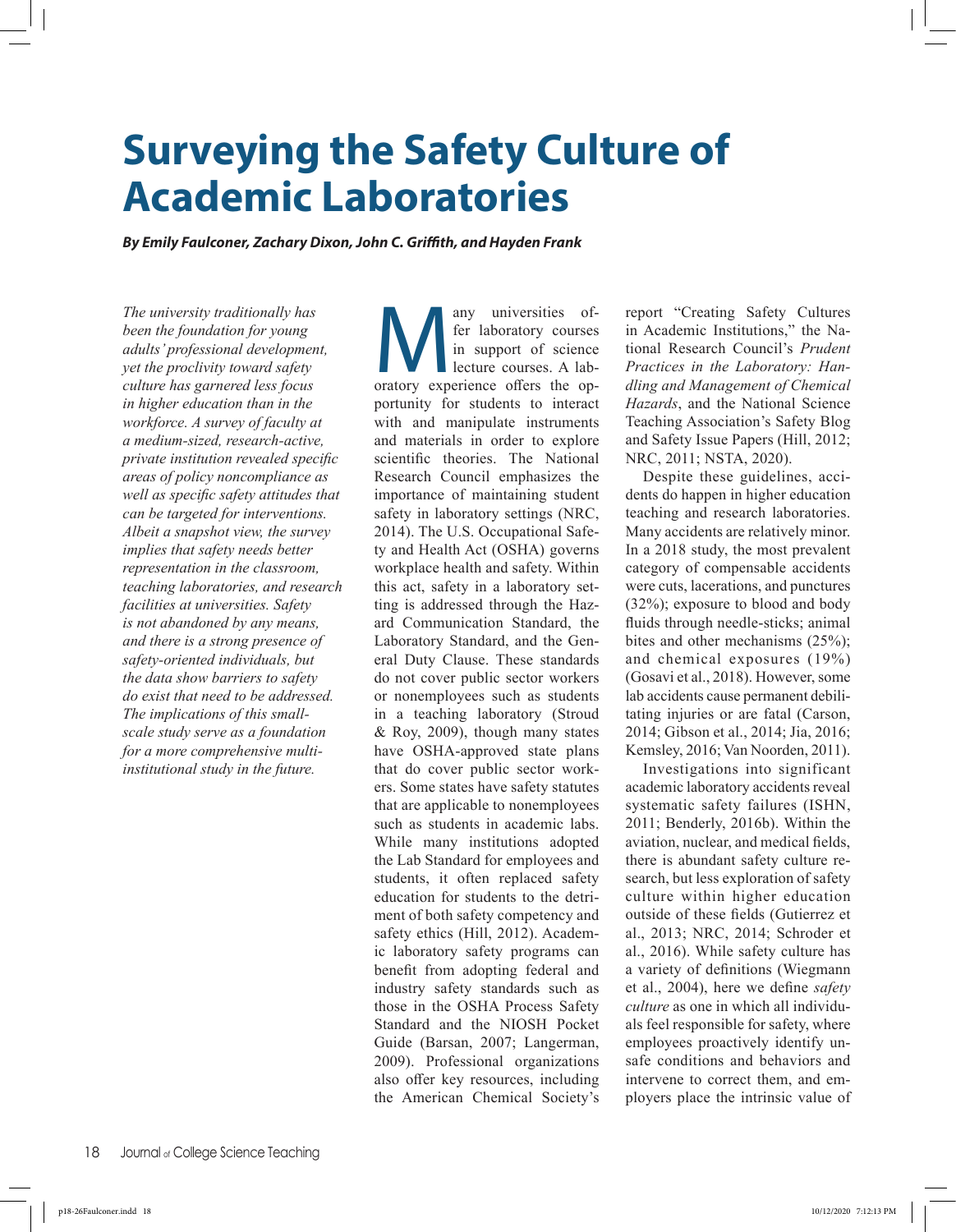individuals within the organization above their monetary significance.

The small collection of studies on academic laboratories reveal weak safety cultures (Ayi & Hon, 2018; Eldridge, 2012; Gosavi et al., 2018; Gutierrez et al., 2013; Van Noorden, 2011). Of practical significance, motivation, accident experience, and safety training significantly influenced safety culture and incidents (Cooper & Phillips, 2004; Ferjencik & Jalovy, 2010; Wu et al., 2007). The presence of a safety manager and a safety committee also influence safety culture (NRC, 2014; Wu et al., 2007). Moderating factors included gender, age/experience, and title (McEwen et al., 2018; Wu et al., 2007). For teaching laboratories, student understanding of safety can be used as a proxy for measuring safety culture effectiveness. Studies show students in teaching laboratories have deficient safety knowledge (Adane & Abejee, 2012; Al-Shuaili & Al-Muammari, 2010; Karapantsios et al., 2008). This could be addressed by embedding competencies in chemical safety

information into the undergraduate curriculum (Sigmann, 2018).

A proactive safety culture is generated through a core commitment to safety in all levels of an organization (NRC, 2014). Safety as a core value can be communicated many ways, including a nonpunitive reporting system and using safety in faculty performance reviews (Benderly, 2016a). Recognition of safety performance has been noted in safety culture surveys to be an area for growth (Gutierrez et al., 2013). Challenges to an effective safety culture include knowledge gaps, the hierarchical system in academia, and the unique safety considerations of research labs compared to educational labs (NRC, 2014). This is further complicated by the difficulty in changing safety behavior through interventions (Reniers et al., 2014). Figure 1 presents a theoretical framework for safety culture.

It is clear that very serious safety concerns exist in academic laboratories. It is also clear that safety culture is complex. The purpose of this study is to contribute to the small body of

work in this area by investigating safety culture at a research-active private university, specifically exploring several metrics of safety culture participation and self-efficacy. We hypothesized the following:

- 1. Less than 25% of the potential participant pool would respond to the survey.
- 2. Training has a positive impact on faculty self-efficacy regarding awareness and use of safety policies and procedures.
- 3. Belief that the organization is engaged in the safety culture at multiple levels has a positive impact on faculty self-efficacy regarding awareness and use of safety policies and procedures.

#### **Material and methods**

Data were collected from principal investigators (PIs) and laboratory supervisors (LSs) employed at a medium-sized, private university. Participants were selected using purposive sampling, targeting those who both meet the definition of a chemi-

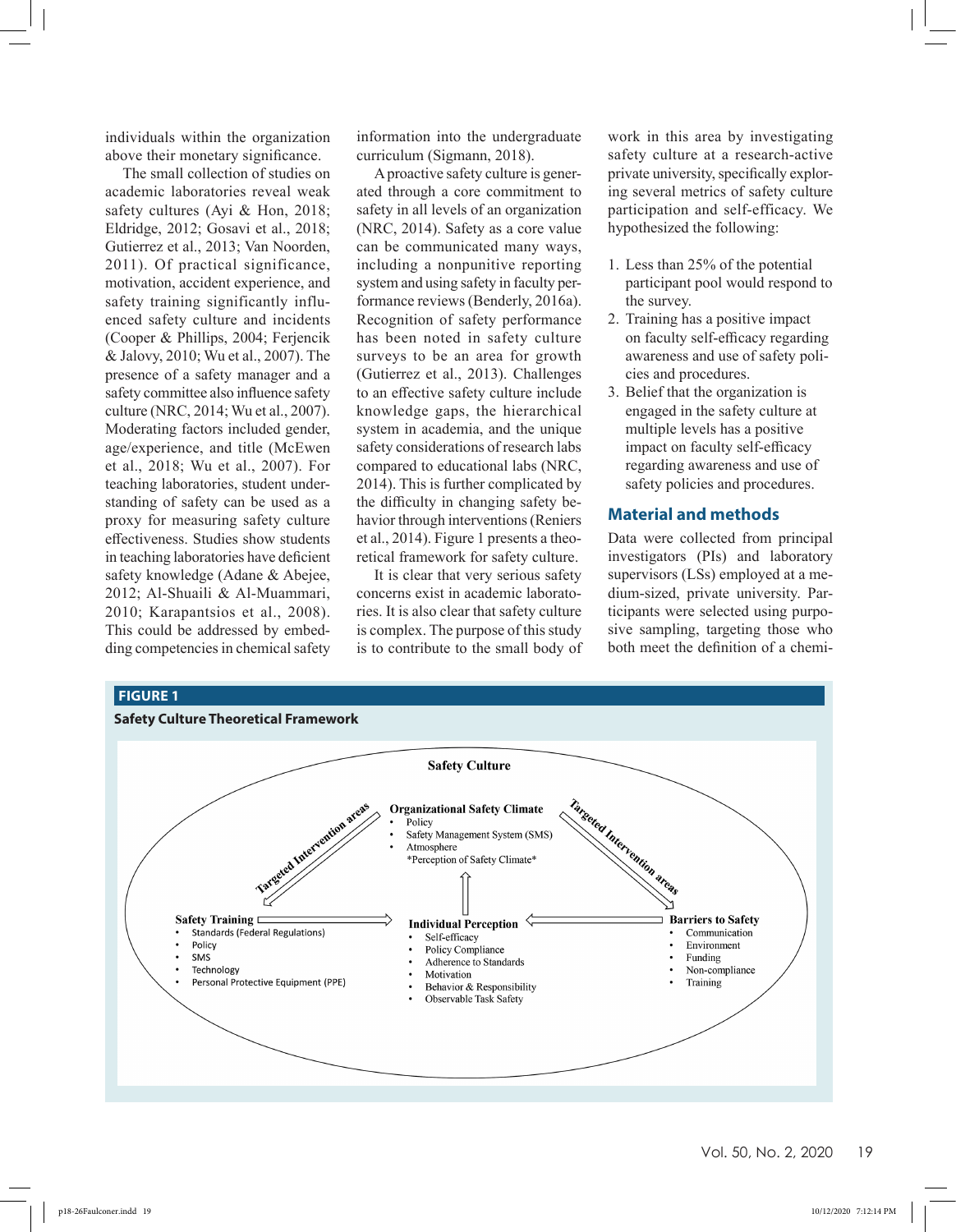cal worker and those who have PI or LS responsibilities. The institution has a Carnegie Classification of R3, a "moderate research" institution. Research activities at this institution garner both internal and external funding support.

 Faculty were asked to complete a survey on their knowledge and perspectives regarding institutional safety culture. The survey was deemed exempt by the institutional review board prior to administration of the survey.

A cross-sectional survey was used, developed by faculty across multiple disciplines, including those with expertise in fire safety, chemical safety, and science communication. The survey tool consisted of 11 closed questions. QuestionPro was used to administer the surveys anonymously. Survey data were collected in spring 2019. Responses were voluntary. All survey data were treated as nominal. The number of respondents prevented inferential statistics; descriptive statistics were applied.

#### **Results and discussion** *Response rate*

A hallmark of a strong safety culture is engagement (Nahrgang et al., 2011). However, as hypothesized, our survey was met with a low response rate. Of the 52 LSs or PIs identified in the sample institution, only eight responded to the survey device, resulting in a 15% response rate and confirming our hypothesis that less than 25% of the potential participant pool would respond to the survey. The lack of participation in this study from the potential participant pool indicates engagement as an important shortcoming of the sample institution's safety culture.

Even from the outset of the study, faculty engagement in lab safety culture represented a problematic hurdle. As the research team prepared for data collection, it was found that the sample institution did not have an accurate or complete picture of its LS or PI population. No definitive list of LSs or PIs existed on a university, college, department, or program level. Without a definitive list of LSs or PIs, this study relied on three rounds of distinct solicitation: one by distribution of the survey devised through an institutional full-time faculty listserv; a second round distributed through collegelevel administrative staff; and a third distributed directly to LS and PI faculty identified by department chairs, program chairs, and other department-level administrative staff. In total, the research team contacted 42 department and program chairs, as well as other administrative staff, who collectively identified 52 faculty members as either LSs or PIs. The lack of institutional awareness of its critical laboratory personnel speaks to a foundational engagement problem. Without clear or accurate accounting of a lab population, it is difficult to engage that population in an institutional culture of safety.

During data collection, the research team also experienced confusion from institutional points of contact about what constituted a "laboratory environment" or "chemical workers." Some contacts questioned whether or not their labs qualified for participation in the study. Some points of contact initially rejected our request to distribute the survey due to a perceived lack of laboratory spaces within that institutional division. This confusion about what constitutes a lab in which professionalized safety protocols are required represents something of an unexpected confounding variable in this study. The confusion expressed by college, department, and program contacts suggests there may be additional faculty whose labs and work qualifies them for participation in this study, but who were not identified or made aware or did not self-identify to participate, despite the key terms of "laboratory environment" and "chemical worker" being defined in the recruitment messaging. This observed confusion speaks to the problem of cultural engagement. Without accurate accounting of institutional lab personnel, communication about what conditions warrant professionalized lab safety practices is unlikely to disseminate adequately throughout that population. Without adequate communication of fundamental lab safety culture tenants and practices, faculty are unlikely to become or remain actively engaged in a culture of practice.

#### *Training*

According to OSHA, a Chemical Hygiene Plan (CHP) must address specific criteria, including but not limited to (1) the criteria an employer will use to determine and implement hazard control measures, including use of personal protective equipment (PPE) and hygiene practices and (2) methods and observations that may be used to detect the presence or release of a hazardous chemical, (3) physical and health hazards of chemicals in the work area, and (4) the measures workers can take to protect themselves from these hazards, including the use of PPE (OSHA, 2011b). While OSHA mandates training on the Lab Standard (and thus the CHP) at the time of appointment or when duties or hazards change, the institution studied here has mandated that Lab Standard training occur annually. Five of the eight respondents (62.5%) indicated they had been trained on the use of PPE in the last 12 months. Three respondents (37.5%) reported they had not been trained on PPE use, with one being employed over 12 months and two employed less than 12 months. As PIs and LSs, the respondents also have been delegated responsibility through the CHP for selecting appropriate PPE for an activity in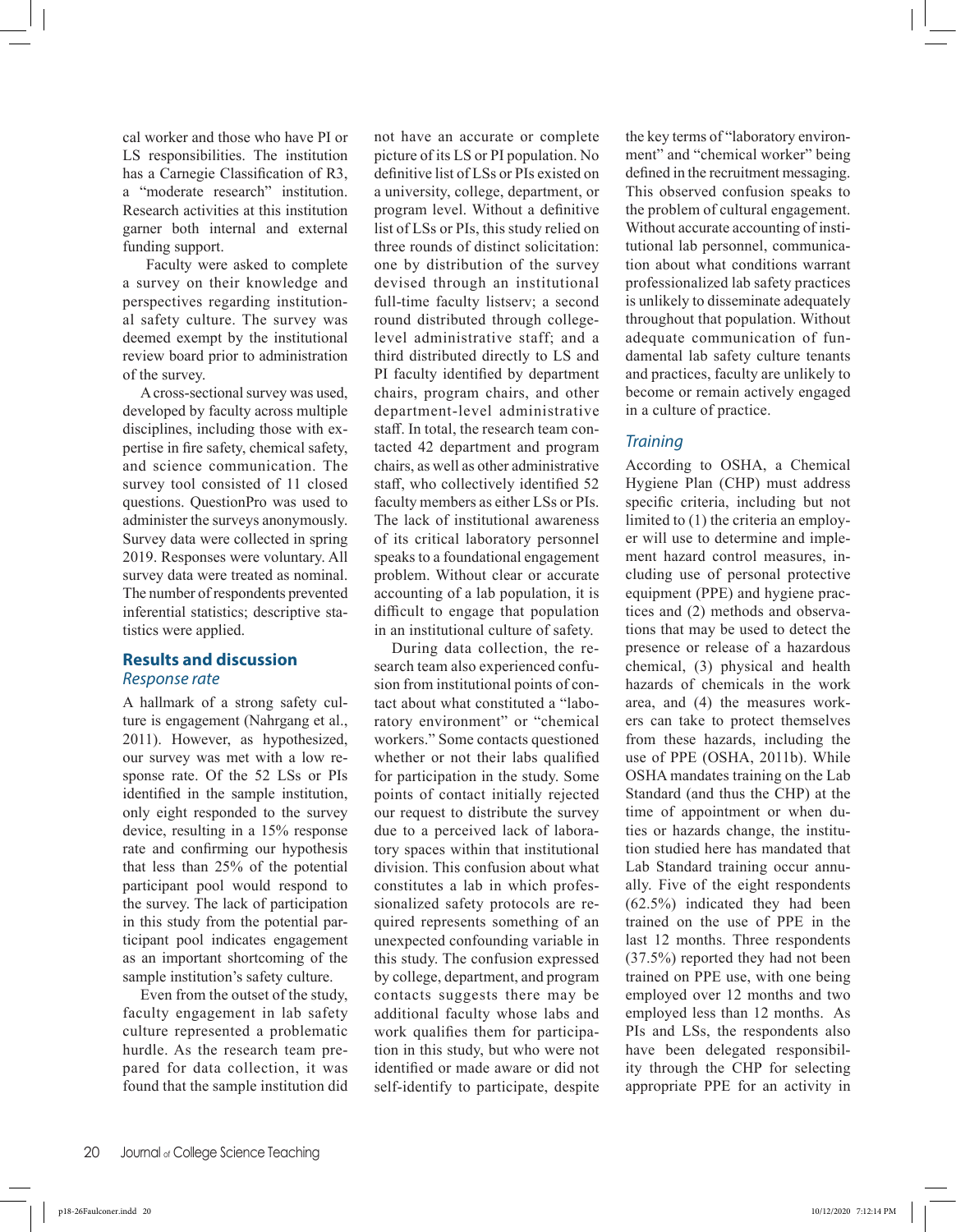their work area. The same distribution was reported for being trained on PPE selection, with 62.5% reporting adequate training. Despite the training deficiencies, all respondents indicated confidence in selecting appropriate PPE.

Two respondents (25%) reported being trained on the institution's CHP within the last year, while one (12.5%) reported training in the last five years. Five faculty (62.5%) reported never being trained on the CHP, with two being employed for more than 12 months. Institutional policy mandates initial training with annual refresher training, meaning 37.5% of faculty were noncompliant. Training covered key concepts including the digital location of the CHP and Safety Data Sheets (SDS), the presence of an anonymous safety reporting system, the institutional hazardous waste (HW) disposal procedures, and key points of contact for safety within the institution. Respondent knowledge of each was explored in the survey (Table 1). While only half of the respondents had been trained on the CHP, the majority knew how to access the electronic SDS. The response rate was too low to reliably report correlations between receiving training and responses on the key aspects of training.

Of substantial concern is the lack of knowledge of an established procedure for the handling and disposal of hazardous waste. The Resource Conservation and Recovery Act (40 CFR 262.17[a]) mandates that hazardous waste personnel at large quantity generators (LQGs) are trained, at a minimum, to ensure facility personnel are able to respond effectively to emergencies involving hazardous waste (EPA, 2016). Failure to meet these training requirements can result in civil and criminal penalties. Training must occur within six months of job placement and retraining must occur

annually. Half of the respondents reported training within the last year. Another 37.5% reported no training, but employment less than 12 months. Only one respondent (12.5%) was clearly in violation of this training mandate, reporting training within the last five years. Only 57% of respondents indicated an established procedure for handling and disposal of hazardous waste. The sample size prevented reliable analysis of correlations, however, there are some interesting potential relationships. While knowledge of HW disposal procedures did appear to correlate with training, confidence in making HW determinations did not appear to correlate with training. Similarly, there did not appear to be a correlation between those who identified a standard procedure for handling HW and those who felt confident handling HW. The relationship between safety training and self-efficacy warrants further investigation.

While this institution has decentralized training, current efforts are aimed at centralizing basic training through an online training platform through the institution's learning management system. Even with centralized training, certain topics (e.g., procedure-specific standard operating procedures [SOPs] and advanced engineering controls) will require hands-on training led by the PI or the LS. Six respondents (85.7%) indicated their responsibil-

ity for providing training for specific hazards in their work area. Only one respondent disagreed with this responsibility.

#### *Lab practices*

Faculty were asked to consider their laboratory practices, facilities, and equipment (Table 2). When queried about responsibility for inspecting laboratory equipment in their work area for safety, most faculty responded positively, accepting this responsibility. Half of respondents reported maintaining a record of routine equipment maintenance, while only a third reported recording equipment repair. Of concern, half of the survey respondents reporting using defective equipment in their work area.

According to both the American Chemical Society and the National Science Teaching Association, communal eyewear should be disinfected between uses to reduce transmission of diseases such as common head lice (Joint Board-Council Committee on Chemical Safety & American Chemical Society, 2009; NSTA, 2017). This is further supported in OSHA's Laboratory Safety Guidance, stating that it is important to clean and disinfect PPE prior to storage (OSHA, 2011a). The institution's CHP supports this action, mandating disinfection between uses for communal eyewear. However, only 16.7% of faculty reported adherence to this policy.

#### **TABLE 1**

#### **Knowledge of key aspects of training.**

|                                                                 | Agree | <b>Disagree</b> |
|-----------------------------------------------------------------|-------|-----------------|
| Know the Chemical Hygiene Plan location                         | 42.9% | 57.1%           |
| Know how to access Safety Data Sheets                           | 71.4% | 28.6%           |
| Knowledge of the Safety Reporting System                        | 57.1% | 42.9%           |
| Knowledge of established hazardous waste disposal<br>procedures | 57.1% | 42.9%           |
| Know the safety points of contact within the institution        | 57.1% | 42.9%           |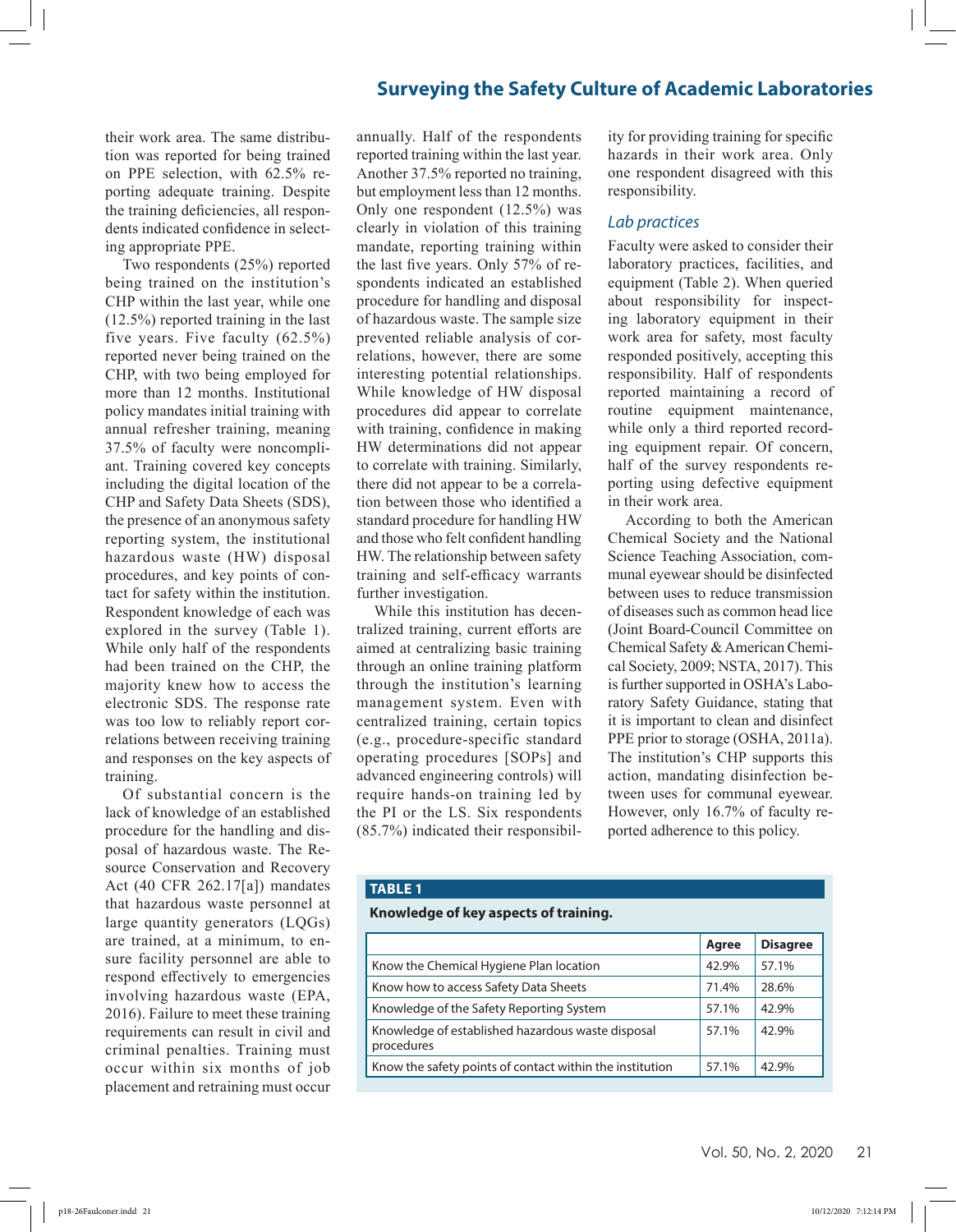#### **TABLE 2**

**Faculty perceptions regarding facilities and equipment.**

|                                                           | Agree | <b>Disagree</b> |
|-----------------------------------------------------------|-------|-----------------|
| Responsible for inspecting equipment for safety           | 85.7% | 14.3%           |
| Responsible for performing chemical inventory maintenance | 85.7% | 14.3%           |
| GFI outlets present near water sources                    | 33.3% | 66.7%           |
| ANSI-coded eye protection                                 | 16.7% | 83.3%           |
| Adequate exhaust ventilation                              | 33.3% | 66.7%           |
| Adequate equipment storage                                | 33.3% | 66.7%           |
| $\geq$ 1 ABC fire extinguisher                            | 66.7% | 33.3%           |
| $\geq$ 1 fire blanket                                     | $0\%$ | 100%            |
| $\geq$ 1 eyewash station                                  | 83.3% | 16.7%           |
| $\geq$ 1 safety shower                                    | 83.3% | 16.7%           |
| $\geq$ 1 chemical spill kit                               | 66.7% | 33.3%           |

Most faculty accepted responsibility for performing chemical inventory maintenance for chemicals. In regard to chemical storage, 66.7% of faculty reported storing chemicals by their hazard class, which is the appropriate method, while 16.7% reported storing chemicals by frequency of use, and another 16.7% reported storing chemicals according to the project the chemicals were used for. It is possible that this level of storage was used as the primary method of segregating chemicals and that segregation by hazards was a secondary level of segregation, but that was not identifiable in this survey. Alphabetical storage is an antiquated method that no faculty reported using.

#### *Facilities and equipment*

A third of faculty surveyed were unsure if their work area had appropriate GFI outlets near water sources and 16.7% reported a need for GFI outlets near water sources in their work area. A third of faculty were unsure if their work area provided adequate equipment storage, another third of faculty responded they had adequate equipment storage, and the final third indicated insufficient equipment storage.

Half of faculty surveyed were unsure if the eye protection used in their work area was appropriate for the hazards present. In OSHA's General Industry Standard (29 CFR 1910.133), the law states that "the employer shall ensure that each affected employee uses appropriate eye or face protection…", referring to the standards set by the American National Standards Institute (ANSI) and the International Safety Equipment Association (OSHA, 2011a). ANSI Z87+ protects against high-velocity impact, Z87 is low-velocity blunt impact, D3 protects against chemical splashes, D4 protects against dust, and D5 protects against fine dust. All eyewear must be marked with its category. Products for smaller head sizes are marked with the letter "H."

The majority of faculty reported one or more fire extinguishers, eyewash stations, safety showers, and chemical spill kits in their work areas. Overall, faculty were confident in knowing the presence or absence of these safety response items, with only one respondent indicating "unsure" in regard to the presence of a class ABC fire extinguisher. It is unclear if this respondent was unsure about the ABC classification of an existing fire extinguisher or unsure about the presence of a fire extinguisher. There is no explicit requirement for fire blankets in laboratories. However, NFPA 45 Standard on Fire Protection for Laboratories Using Chemicals (section 4.6.3.2) does require that procedures for extinguishing clothing fires are established (NFPA, 2019). Fire blankets can be a useful tool in such a procedure.

#### *Safety culture*

Faculty were surveyed on their engagement with the institutional safety culture through a variety of mechanisms, including communication, engagement, and perceptions of institutional commitment to safety. In faculty to institutional communication, all respondents reported having contacted safety personnel within the last year, with 83% notifying safety personnel of existing or potential safety hazards and 83% requesting safety-related professional development within the last year. However, two individuals (33%) did not receive communication back from the institution as a result of this effort. One tactic to close this loop is to streamline the communication method between faculty and the Environmental Health and Safety Office.

A large portion of respondents (83%) reported taking an active role in preparing safety procedures within their own work area, though fewer reported engagement at the department or college level (67%). However, at the campus or institution level, 83% reported involvement in this responsibility. The nature of the involvement was not explored.

Only 17% of respondents felt that the institution provided adequate resources to ensure safety. The same number of respondents also disagreed with the statement that the institution took action regarding safety issues raised by employees. Because a proactive safety culture requires a core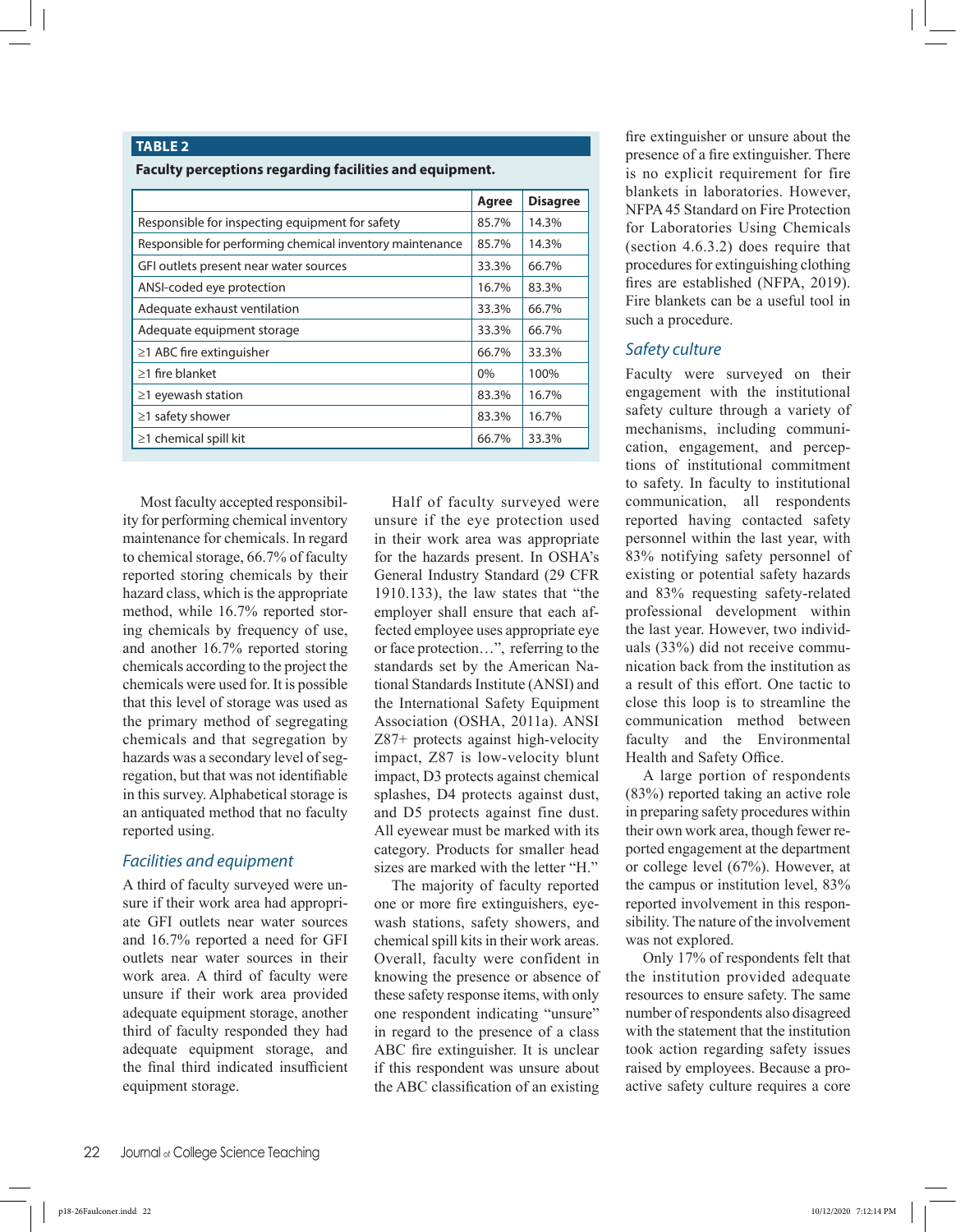commitment to safety from all levels, feedback must be taken seriously in order to address false perceptions appropriately and promote open communication. While the sample size prevents reporting of a correlation, it is interesting that those who indicated they know the point of contact in administration regarding safety appeared to be more likely to support the statement that administrators take action on safety issues raised by employees. This potential correlation justifies further investigation in future studies.

Another question that highlighted concerns with self-efficacy focused on faculty confidence that their laboratory practices met federal guidelines. Surprisingly, only 17% of faculty agreed that their laboratory met guidelines, with no respondents suggesting they strongly agreed. Half of the respondents were unsure if they met guidelines while 33% strongly disagreed, suggesting they are aware that they are not meeting federal safety guidelines. It is unclear if this understanding was achieved through this survey or prior to this survey. Question placement could have biased this question. The final question of the survey suggested hope: Eighty-three percent of respondents suggested they would support a nonpunitive review of their work area for compliance with federal and institutional guidelines, with most suggesting they strongly agreed with this. With this review executed through the Environmental Health and Safety Office, strong communication between faculty and safety personnel can help develop a safety community rather than a confrontational or punitive atmosphere.

#### *Limitations*

Nonresponse error is a significant limitation of this study. The *n* of eight did not allow us to confidently determine if correlation results were statistically significant. We elected

not to report significance results so as not to mislead the reader. However, it should be noted that low survey response rates may be a symptom of a larger issue of organizations placing too little emphasis on safety as a discipline. With a limited respondent pool, it was not possible to look for correlations between safety attitudes and disciplinary expertise, industry connections, or years of experience.

 Geographic limitation of this survey is a limitation. Results may be different based on geographical scope. Safety may be viewed differently in industrial areas of the United States, thereby generating different levels of survey response and attitudes toward safety practice.

 The design of this study did not analyze reliability and the results were not confirmed with known group validity because it is unlikely such group validity exists for the sample population. This limitation leads to low external validity. This study provides insight into safety culture at the test university, but does not necessarily describe safety culture in teaching and research laboratories at other institutions, even of similar size and composition. Future work will include multiple universities in order to improve external validity.

Measurement errors may have occurred where survey statistics differ from the true value due to the data collection methods. Poor question wording and a poor understanding of survey questions are confounding factors that are mechanisms for this error. Bias is a concern in voluntary selfresponse, which may over-represent strong opinions. It is unclear how this limitation impacted the results.

#### *Broader implications*

Challenges abound, some that mirror "No news is good news" or "Do we have to report the minor accident?" However, this leads to "Tomb Stone Safety" where procedures are not

written and reviewed until after a major accident happens (Del Balzo, 2017). Safety programs, inspections, and training cost money and time. However, effective policies and training prepare faculty, students, and/or employees to act in crisis situations or, preferably, before an accident occurs. A modern take on safety culture applies three tenets: safety is an ethical responsibility, people are the solution instead of the problem, and safety is the presence of positive capacities rather than the absence of negative events (Dekker, 2014).

Safety is a critical aspect of any organizational mission. The loss of life, limb, or function is a huge price to pay for not (1) having adequate safety measures in place where (2) students and faculty know how to access them in order to (3) develop work behaviors that include ingrained awareness and safety practices. Students and faculty alike conduct experiments and labs that model procedures they may encounter out of the university setting. Safety is a discipline. It goes beyond common sense and should be inculcated at the earliest stage of professional development. Safety as a discipline requires continuous reinforcement for a safety culture to flourish. Safety awareness and safety attitudes are transferable skills. Unfortunately, the world is not an inherently safe place. Safety is not a passive activity nor is it the absence of accidents. When accidents or injuries occur, after-action reporting is necessary not only to identify what happened, but to prevent similar occurrences from happening again. The aviation and medical fields have taken the lead on root-cause analysis and after-action reporting, but the importance of well-organized safety programs crosses over into other industries as well (Del Balzo, 2017). Safety is a concerted effort by organizational leadership and team members to minimize mistakes and injuries (Lundell & Marcham, 2018).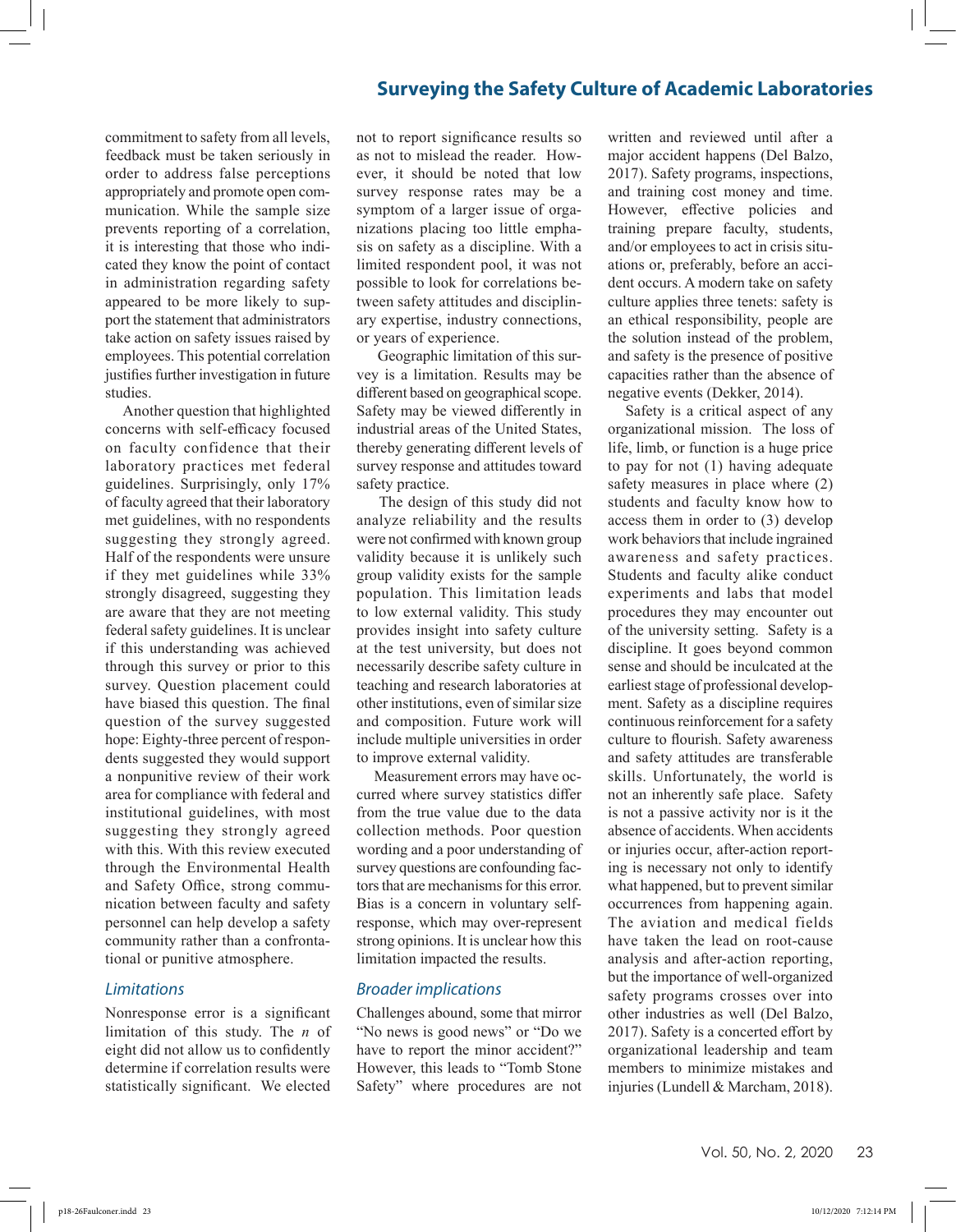#### **Conclusions**

A strong safety culture has engaged employees. One of the key limitations of this study —the small sample size—highlights the concern over lack of engagement. We hypothesized that less than 25% of the potential participant pool would respond to the survey; 15% did. The low participation rate in this study may be due to attitudes toward safety and reluctance in reporting safety perceptions and behaviors.

The second hypothesis was that training has a positive impact on faculty's belief in their ability to succeed regarding use of safety policies and procedures. While correlations in this study have low significance due to the low participation rate, we can see that there appears to be a relationship between training and key aspects of training such as the location of the CHP, SDS, and safety reporting system. Training appears to be correlated to knowledge of hazardous waste disposal procedures. However, quite interestingly, there was not an apparent correlation between hazardous waste training and confidence in making hazardous waste determinations, suggesting low self-efficacy in this area. The correlation between safety training and self-efficacy warrants further investigation.

This study also showed a concerning trend of laboratory activities that not only violate institutional guidelines and contradict training, but also pose safety risks to faculty, staff, and students. Faculty reported using defective equipment and a low rate of disinfection of communal eyewear between users. Lab supervisors have a responsibility to set the example and to ensure the safety of those working in their laboratory. Therefore, all lab supervisors should ensure adequate storage for equipment, be aware of needed and implemented engineering controls such as GFI outlets, establish appropriate administrative controls (e.g., SOPs), and ensure proper eye protection is available for workers. Our survey suggests this is an area of growth.

The results of this survey reveal that there are gaps in actual engagement of some levels of the safety culture (e.g., disconnected communication) as well as perceived gaps in engagement (e.g., perception of inadequate safety resources). There is promise, though, that faculty report strong engagement in preparing safety policies and procedures at all levels. While this survey could not adequately explore the hypothesis that organization engagement with safety culture at multiple levels positively impacts faculty self-efficacy regarding safety, this survey does provide foundational evidence for how to explore this more deeply in a future study. Faculty are open to nonpunitive review, which may have a positive impact on faculty self-efficacy. It would be interesting to more deeply explore how the connection between a disciplinary approach versus a collaborative approach could influence self-efficacy.

The literature review suggested that there is weak safety culture within academic laboratories. The research indicates this remains problematic to address within higher education. Future researchers should explore management and employee attitudes toward safety to determine if these attitudes are a barrier to effectively reporting safety compliance data. Future researchers could also compare and contrast safety attitudes and behaviors based on moderating variables such as age, gender, experience, title, field of expertise, connection to industry, and other potential moderating variables. ■

#### **Conflict of interest**

The authors of this paper declare employment at the institution of study as a potential conflict of interest.

#### **References**

- Adane, L., & Abejee, A. (2012). Assessment of familiarity and understanding of chemical hazard warning signs among university students majoring chemistry and biology: A case study at Jimma University, southwestern Ethiopia. *World Applied Sciences Journal, 16*(2), 290–299.
- Al-Shuaili, A. H., & Al-Muammari, A. A. (2010). Omani chemistry student teachers' understanding level of safety precautions in chemical laboratories with respect to some variables. *Dirasat: Educational Sciences, 33*(1), 165–180.
- Ayi, H. R., & Hon, C. Y. (2018). Safety culture and safety compliance in academic laboratories: A Canadian perspective. *Journal of Chemical Health and Safety, 25*(6), 6–12. https://10.1016/j.jchas.2018.05.002
- Barsan, M. E. (2007). *NIOSH pocket guide to chemical hazards.* (No. 2005-149). Centers for Disease Control and Prevention. https:// www.cdc.gov/niosh/docs/2005-149/ pdfs/2005-149.pdf
- Benderly, B. L. (2016a, January). No accident. http://www.asee-prism.org/ no-accident
- Benderly, B. L. (2016b, July 7). Report on UH lab explosion reveals deep, systematic safety failures. https://www.sciencemag.org/ careers/2016/07/report-uh-labexplosion-reveals-deep-systemicsafety-failures#
- Carson, P. (2014). Texas Tech University laboratory explosion. *Loss Prevention Bulletin, 238*, 12–14.
- Cooper, M. D., & Phillips, R. A. (2004). Exploratory analysis of the safety climate and safety behavior relationship. *Journal of Safety Research, 35*(5), 497–512.
- Dekker, S. (2014). *Safety differently: Human factors for a new era* (2nd ed.). CRC Press.
- Del Balzo, J. (2017). FAA: From tombstone to cornerstone of safety.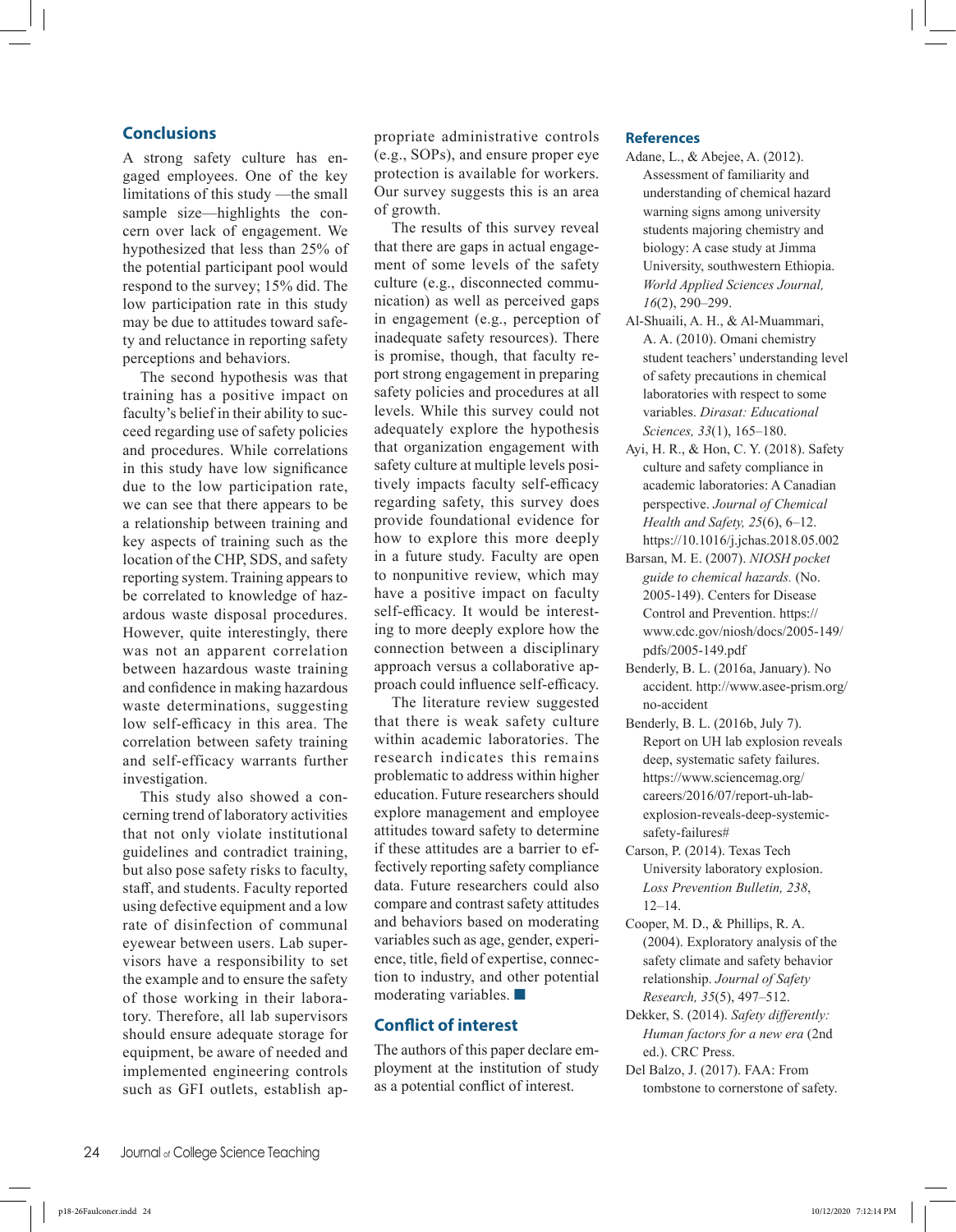http://jdasolutions.aero/blog/faasafety-cornerstone/

- Eldridge, R. (2012). An analysis of laboratory inspections at the University of Kentucky. https:// uknowledge.uky.edu/mpampp\_ etds/63/
- Environmental Protection Agency (EPA). (2016). Hazardous waste rules, 40 CFR 260. https://www.epa. gov/rcra/resource-conservation-andrecovery-act-rcra-regulations#haz
- Ferjencik, M., & Jalovy, Z. (2010). What can be learned from incidents in chemistry labs. *Journal of Loss Prevention in the Process Industries, 23*(5), 630–636.
- Gibson, J. H., Schroder, I., & Wayne, N. L. (2014). A research university's rapid response to a fatal chemistry accident: Safety changes and outcomes. *Journal of Chemical Health and Safety, 21*(4), 18–26.
- Gosavi, A., Schaufele, M., & Blayney, M. (2018). A retrospective analysis of compensable injuries in university research laboratories and the possible prevention of future incidents. *Journal of Chemical Health and Safety, 26*, 31–37.
- Gutierrez, J. M., Emery, R. J., Whitehead, L. W., & Felknor, S. A. (2013). A means for measuring safety climate in the university work setting. *Journal of Chemical Health and Safety, 20*(6), 2–11.
- Hill, R. H. (2012). Creating safety cultures in academic institutions. *Chemical Engineering News, 90*, 24–46.
- Industrial Safety and Hygiene News (ISHN). (2011). CSB: Lack of accountability, oversight led to Texas tech lab explosion. https://www. ishn.com/articles/91902-csb-lackof-accountability-oversight-led-totexas-tech-lab-explosion
- Jia, H. (2016, January 18). Deadly accident sounds alarm for safety in chinese labs. *https://www. chemistryworld.com/news/deadlyaccident-sounds-alarm-for-safety-inchinese-labs/9350.article*

Joint Board-Council Committee on Chemical Safety & American Chemical Society. (2009). Recommendations for shared goggle cleaning. https://www. acs.org/content/dam/acsorg/ about/governance/committees/ chemicalsafety/safetypractices/ goggle-cleaning-pdf.pdf

- Karapantsios, T. D., Boutskou, E. I., Touliopoulou, E., & Mavros, P. (2008). Evaluation of chemical laboratory safety based on student comprehension of chemicals labelling. *Education for Chemical Engineers, 3*(1), e66–e73.
- Kemsley, J. (2016, April 19). Spark from pressure gauge caused University of Hawaii explosion, fire department says. *Chemical and Engineering News.* https://cen.acs. org/articles/94/web/2016/04/Sparkpressure-gauge-caused-University. html
- Langerman, N. (2009). Lab-scale process safety management. *Journal of Chemical Health and Safety, 16*(4), 22–28. https://10.1016/j. jchas.2008.09.013
- Lundell, M. A., & Marcham, C. L. (2018). Leadership's effect on safety culture. *Professional Safety, 63*(11), 36–43.
- McEwen, L., Stuart, R., Sweet, E., & Isso, R. (2018). Baseline survey of academic chemical safety information practices. *Journal of Chemical Health and Safety, 25*(3), 6–10.
- Nahrgang, J. D., Morgeson, F. P., & Hofmann, D. A. (2011). Safety at work: A meta-analytic investigation of the link between job demands, job resources, burnout, engagement, and safety outcomes. *Journal of Applied Psychology, 96*(1), 71–94.
- National Fire Protection Association (NFPA). (2019). Standard on Fire Protection for Laboratories Using Chemicals, 4.6.3.2. https://www. nfpa.org/codes-and-standards/allcodes-and-standards/list-of-codesand-standards/detail?code=45
- National Research Council (NRC). (2011). *Prudent practices in the laboratory: Handling and management of chemical hazards*. The National Academies Press.
- National Research Council (NRC). (2014). *Safe science: Promoting a culture of safety in academic chemical research*. National Academies Press.
- National Science Teaching Association (NSTA). (2017). Eye protection and safer practices FAQ. https://www. nsta.org/eye-protection-and-saferpractices-faq
- National Science Teaching Association (NSTA). (2020). NSTA safety resources. https://www.nsta.org/ safety/
- Occupational Safety and Health Administration (OSHA). (2011a). Laboratory safety guidance. https:// www.osha.gov/Publications/ laboratory/OSHA3404laboratorysafety-guidance.pdf
- Occupational Safety and Health Administration (OSHA). (2011b). OSHA fact sheet: Laboratory safety chemical hygiene plan (CHP). https://www.osha.gov/Publications/ laboratory/OSHAfactsheetlaboratory-safety-chemical-hygieneplan.pdf
- Reniers, G. L. L., Ponnet, K., & Kempeneers, A. (2014). Higher education chemical lab safety interventions: Efficacious or ineffective? *Journal of Chemical Health and Safety, 21*(1), 4–8.
- Schroder, I., Huang, D. Y. Q., Ellis, O. l., Gibson, J. H., & Wayne, N. L. (2016). Laboratory safety attitudes and practice: A comparison of academic, government, and industry researchers. *Journal of Chemical Health and Safety, 23*(1), 12–23.
- Sigmann, S. (2018). Chemical safety education for the 21st century fostering safety information competency in chemists. *Journal of Chemical Health and Safety, 25*(3), 17–29.
- Stroud, L. M., & Roy, K. R. (2009).